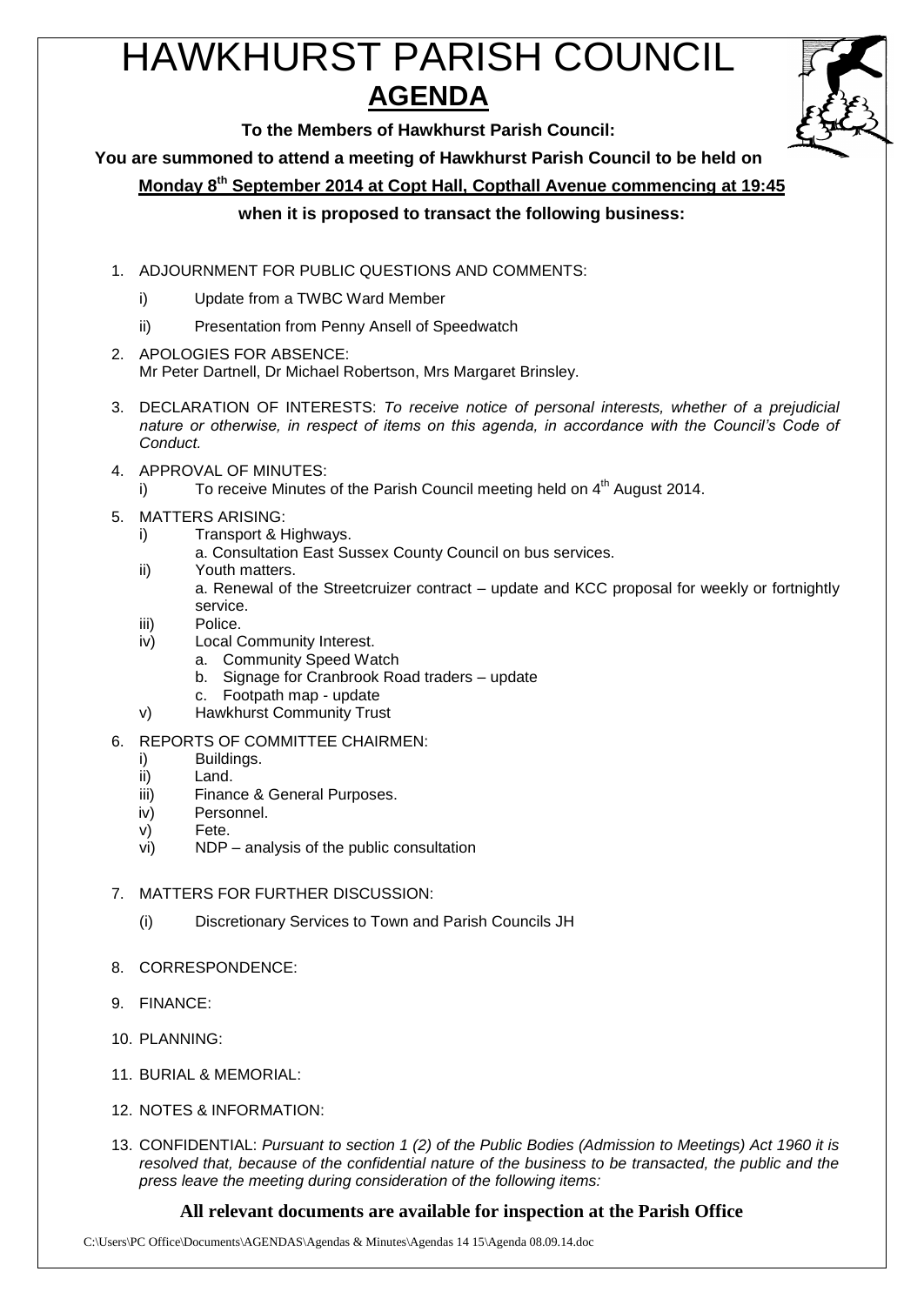#### (i) KCCLGPS

#### 14. CLOSURE:

Nicole Malem, Clerk to the Parish Council

#### Agenda Item 8: Correspondence

|             | Date<br>Received                   | <b>From</b>                                            | Subject                                                                                       |
|-------------|------------------------------------|--------------------------------------------------------|-----------------------------------------------------------------------------------------------|
| $\mathbf 1$ | 12/07/14                           | Resident                                               | Complaint about new picnic bench at The Moor. Clerk has sent<br>reply for the Council.        |
| 2.          | 23/07/14                           | CC from Hawkhurst<br>Village Society to<br>Cllr J Soke | Objections to development of Highgate Hill Planning ref 13/02828.                             |
| 3.          | 23/07/14                           | Resident                                               | Plan to cultivate allotment.                                                                  |
| 4.          | 26/07/14                           | Resident                                               | Proposal for seasonal market on The Moor for local producers.                                 |
| 5.          | 31/07/14                           | <b>KALC</b>                                            | Request for contribution to economic benefits study of M25 J5<br>east facing slips.           |
| 6.          | 07/08/14                           | TWBC, Kevin<br>Hetherington                            | Discretionary Services HPC may consider accepting payment for<br>totaling £6,310 per year.    |
| 7.          | 06/08/14,<br>13/08/14,<br>29/08/14 | CC from Resident<br>to David Brazier,<br><b>KCC</b>    | Inadequate Speed signage, road markings and traffic calming on<br>the High Street, Hawkhurst. |
| 8.          | 12/08/14                           | <b>Steve Shaw</b>                                      | Support a right for parish and town councils to sell electricity to the<br>national grid.     |
| 9.          | 27/08/14                           | Resident                                               | Clay Pigeon Shoot, partly in support of HCT                                                   |

### Agenda Item 9: Finance.

# INCOME AND EXPENDITURE AUGUST 2014

| Accounts for payment         | £  | 5,018.36  |
|------------------------------|----|-----------|
| Payment received             | £  | 1,642.50  |
| <b>Net Expenditure</b>       | -£ | 3,375.86  |
| Cambridge<br>Counties<br>&   |    |           |
| Reserve                      | £  | 60,000.00 |
| <b>Lloyds Current</b>        | £  | 10,000.00 |
| <b>Lloyds Access Reserve</b> | £  | 85,670.47 |
| <b>Petty Cash</b>            | £  | 83.65     |

9.1 Agreement to pay payments schedule.

9.2 Account reconciliation and petty cash check.

## Agenda Item 10: Planning

#### 10.1 Planning & Highways Information:

| Ref. No.                    | Proposal                                                                                          | Location                                  | Comments                                                             |
|-----------------------------|---------------------------------------------------------------------------------------------------|-------------------------------------------|----------------------------------------------------------------------|
| 14/501345/CO<br><b>UNTY</b> | Anaerobic digester plant                                                                          | Conghurst Farm                            | TWBC make no objection                                               |
| <b>TWBC</b>                 | Notification of Appeal<br>lodged with the Planning<br>Inspectorate re: 2 storey 3<br>bed dwelling | Former Skeets Yard,<br><b>Talbot Road</b> | Additional comment to be<br>sent to Bristol by 10<br>September 2014. |

## **All relevant documents are available for inspection at the Parish Office**

C:\Users\PC Office\Documents\AGENDAS\Agendas & Minutes\Agendas 14 15\Agenda 08.09.14.doc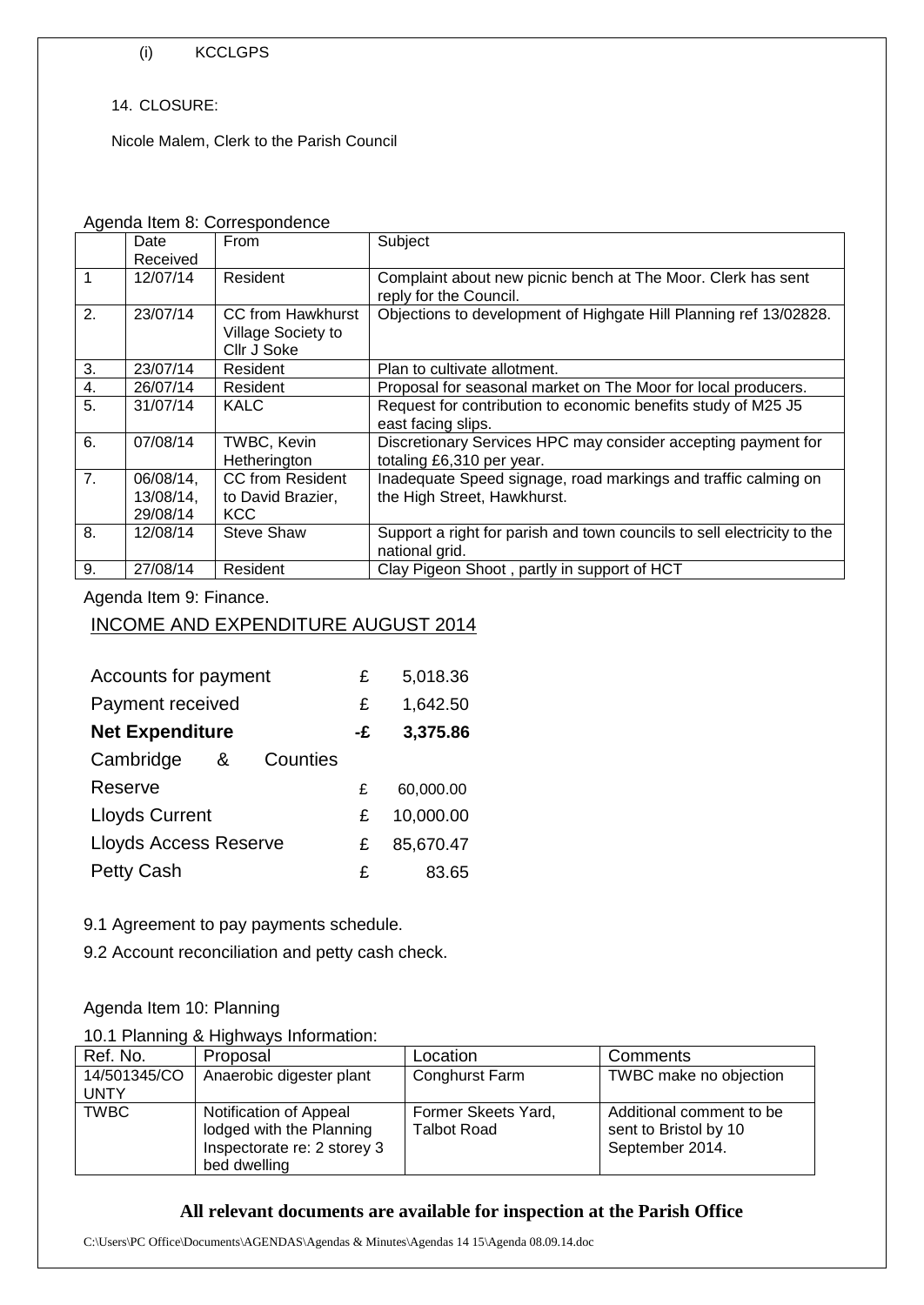| <b>KCC/TW/0208</b><br>/2014 | Anaerobic digester plant                          | <b>Conghurst Farm</b> | Amended details inc revision<br>of landscape screening from<br>footpath on advice from<br>AONB and landscape units. |
|-----------------------------|---------------------------------------------------|-----------------------|---------------------------------------------------------------------------------------------------------------------|
| <b>KCC/TW/0208</b><br>/2014 | Anaerobic digester plant                          | Conghurst Farm        | Odour Management Plan                                                                                               |
| TW/13/3828/R                | Resubmission of<br>landscaping details            | <b>Bowles Lodge</b>   | Now fully aligns with the site<br>plan.                                                                             |
| TW/13/3828/<br><b>RVAR</b>  | Submission of external<br>lighting and roof plans | <b>Bowles Lodge</b>   |                                                                                                                     |

# 10.2 Planning TWBC Approved:

| Ref. No.       | Proposal                          | Location                     | Comments/Valid |
|----------------|-----------------------------------|------------------------------|----------------|
| 14/01302/HOUS  | Two storey side and single storey | 8 Plum Tree Cottages,        |                |
| E.             | rear extensions                   | Horns Road                   |                |
| 14/01300/FULL  | Two bed detached bungalow         | 8 Plum Tree Cottages,        |                |
|                |                                   | Horns Road                   |                |
| 14/500302/FULL | Demolition of existing bay        | Wayside, The Moor            |                |
|                | windows and rear conservatory     |                              |                |
|                | and construction single storey    |                              |                |
|                | rear extension                    |                              |                |
| 14/500377/FULL | Minor alterations to Residential  | Sisley Farm, Sopers Lane     |                |
|                | Garage                            |                              |                |
| 14/500324/FULL | Extension to existing detached    | Slip Mill Cottage, Slip Mill |                |
|                | single bay garage                 | Lane                         |                |
| 14/500452/FULL | Proposed entrance porch           | 7 Fieldways                  |                |

## 10.3 Planning TWBC Refused:

| Ref<br>No. | 'roposai | ocation | .<br>Valid<br>⊃omments/\ |
|------------|----------|---------|--------------------------|
|            | None     |         |                          |

## 10.4 Planning Applications received:

| <b>Number</b> Application No | <b>Proposal</b>                                                                                                                                        | Location                           | <b>Comments</b>                                                                                           |
|------------------------------|--------------------------------------------------------------------------------------------------------------------------------------------------------|------------------------------------|-----------------------------------------------------------------------------------------------------------|
|                              | 41 14/500588/FULL Construction of a new 2 bay<br>detached single storey garage                                                                         | Spindlewood,<br><b>Stream Lane</b> |                                                                                                           |
|                              | 42 14/502654/FULL Demolition of existing<br>conservatory and garage,<br>internal alterations and single<br>storey extension and new<br>boundary fence. | Church Court,<br>The Moor          |                                                                                                           |
| 43 14/502658/LBC             | Demolition of existing<br>conservatory and garage,<br>internal alterations and single<br>storey extension and new<br>boundary fence.                   | Church Court,<br>The Moor          |                                                                                                           |
|                              | 44 14/501820/FULL Demolition of bungalow and<br>garage and erection of 7<br>dwellings with parking and new<br>vehicular and pedestrian<br>laccess.     | Holly Shaw,<br>Queens Road         | Variation of planning granted<br>TW/12/03451/FULL to include<br>ltwo 2 bed houses in lieu of 2<br>lflats. |

## Agenda Item 11: Burial and Memorial

| Interment Date | Deceased              |               |
|----------------|-----------------------|---------------|
| 4-Aug-14       | Margaret Joyce Phipps | <b>Burial</b> |

## **All relevant documents are available for inspection at the Parish Office**

C:\Users\PC Office\Documents\AGENDAS\Agendas & Minutes\Agendas 14 15\Agenda 08.09.14.doc